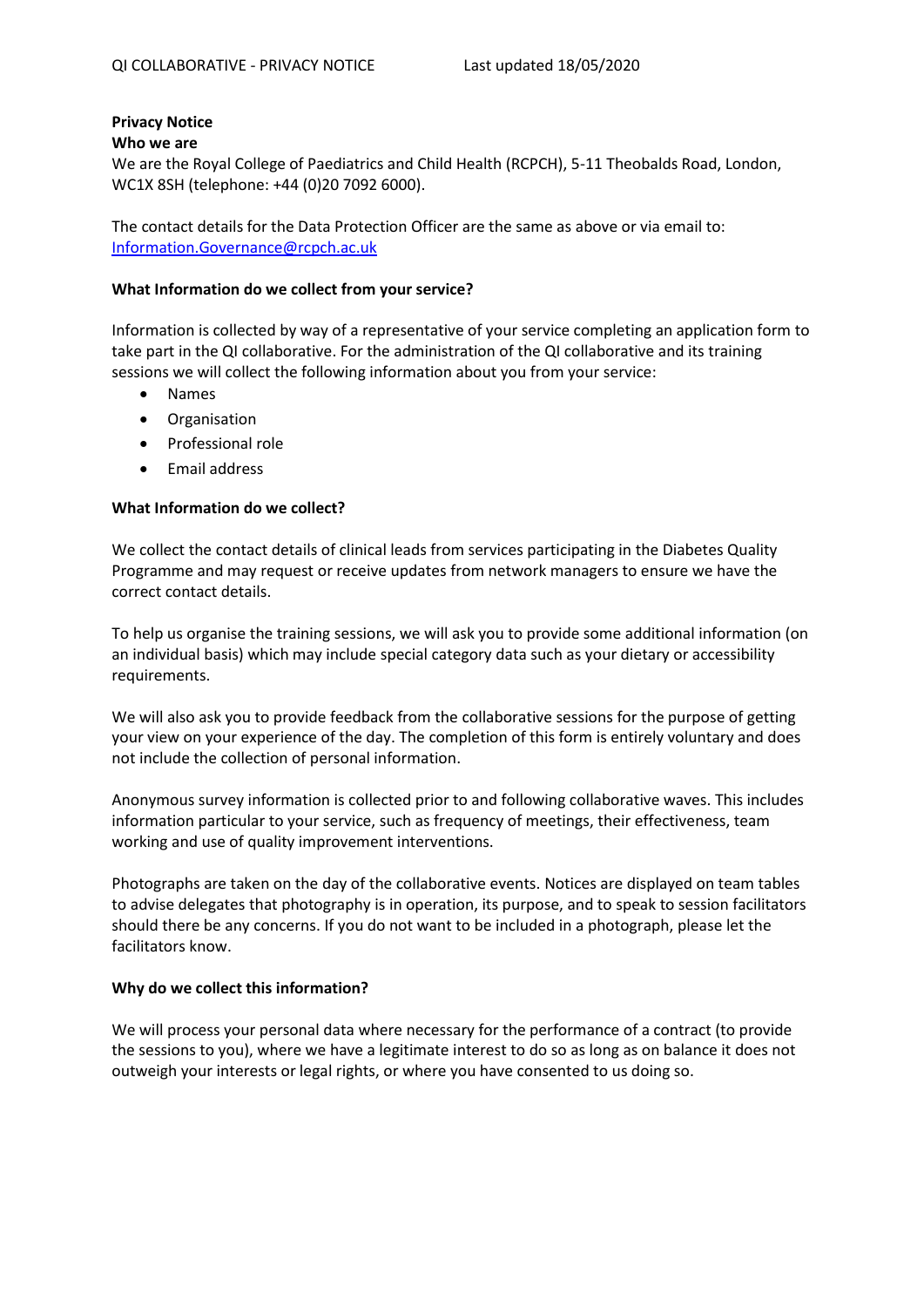These are the main ways we will use your personal data:

- The organisation of QI Collaborative sessions including any dietary or accessibility information (performance of a contract).
- To communicate with you in connection with the event. For example, to answer enquiries, to enable tasks to be competed between sessions or to communicate information of interest relating to the session (performance of a contract and legitimate interests).
- On occasion, we would also like to keep you informed of developments of the QI collaborative, invite you to related events and consultations and to ask you to be involved in the future development of the collaborative (legitimate interest). You can opt out of receiving these updates at any time by either unsubscribing through the email or contacting us o[n diabetes.quality@rcpch.ac.uk.](mailto:diabetes.quality@rcpch.ac.uk)
- We run the QI collaborative workshops in order to support trusts and organisations to improve CYP diabetes healthcare through engagement and collaboration. The participation in the collaborative is mutually beneficial to the participants. It is therefore in our mutual legitimate interests to let clinical leads know about forthcoming QI collaboratives so that they can enrol on upcoming workshops (legitimate interests). They can opt out of receiving these updates at any time if they wish to by unsubscribing from the email or contacting us on [diabetes.quality@rcpch.ac.uk.](mailto:diabetes.quality@rcpch.ac.uk)

## **Use of photography**

Photos are taken at events for the purpose of promoting and celebrating the QI work of individual teams and sharing on QI Central and publicising the QI collaborative on social media (e.g. Twitter). We will not publish photos containing any identifiable features. If you do not want to be included in a photo you can let a facilitator know on the day or contact us afterwards on [diabetes.quality@rcpch.ac.uk](mailto:diabetes.quality@rcpch.ac.uk) if you have any concerns.

#### **Who might we share your information with?**

We may sometimes need to share your information with RCPCH third party suppliers who are acting on our behalf as data processors to support us with providing you with this service, such as using our printer provider to print posters for your team which may include photos shared by you.

We may share your information with a third party where we are required to disclose the information by law or because we have a regulatory requirement to do so.

Should any other request be made to share this information, then your consent will be obtained beforehand. We will not share any of your personal information with the venue hosting the event.

If we do publish any data collected from the sessions, we will only publish anonymised data.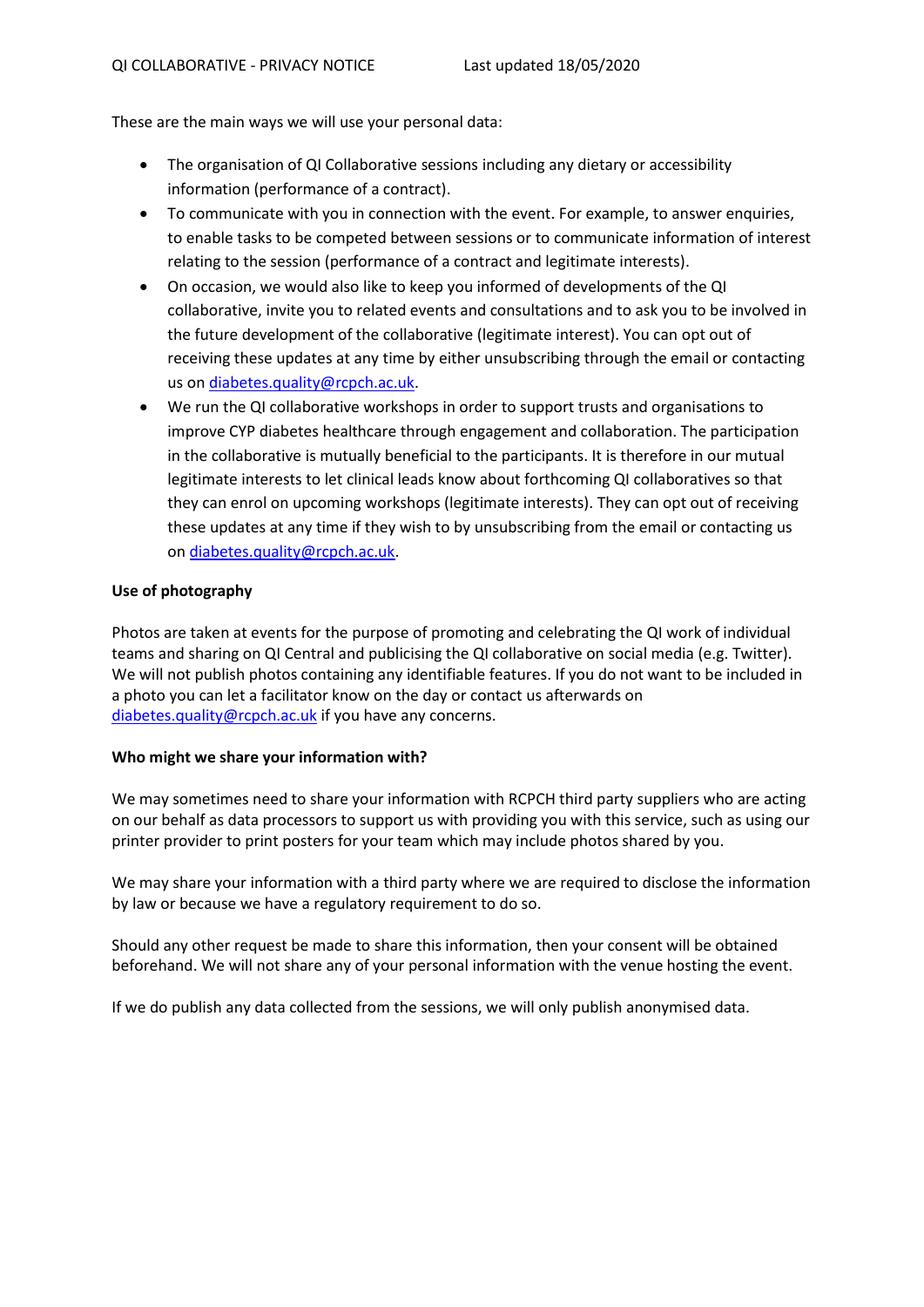## **What do we do with your information?**

Any of your personal data that we collect for the purposes of organising the event will not be transferred outside of the EEA. Any personal data that we hold will be stored securely on our systems. Photos and other feedback material gathered at the event may be published on social media and websites which may store their data outside of the EEA and will be viewable internationally but these will not include identifiable information.

### **How can I access the information you hold about me?**

You have the following rights in relation to your data:

- Right of access and right to have a copy of your personal data in a standard format (data portability). You can ask us for a copy of the information that we hold about you. You can also ask us for a copy of your data in a standard format where this is technically possible. But this only applies where we are holding your information with consent or as part of a contract with you.
- Change any factual errors or inaccuracies. Once your service has provided us with your details, we rely on you to let us know of any changes to the personal information you have provided. You can either use **[our contact form](https://www.rcpch.ac.uk/form/contact-us)** or contact the College's CYP Diabetes Quality Programme team on [diabetes.quality@rcpch.ac.uk](mailto:diabetes.quality@rcpch.ac.uk)
- Delete your personal data (called a right to be forgotten). We cannot delete all personal data as we may have a legal obligation or because we have a requirement to retain it for legal or contractual reasons, but we can delete non-essential data.
- Restrict the use of your data. You can request that we that we only store your data but undertake no further processing. However, this only applies to certain circumstances.
- Object to processing. You can ask that we stop using data that is not necessary for fulfilling our legal obligations.
- Where you have consented to us using your personal data, you can withdraw consent at any time. To withdraw consent, please contac[t diabetes.quality@rcpch.ac.uk](mailto:diabetes.quality@rcpch.ac.uk)

To submit a request contact the College's Data Protection Officer at [information.governance@rcpch.ac.uk](mailto:information.governance@rcpch.ac.uk) or by writing to the Information Governance Manager, Royal College of Paediatrics and Child Health (RCPCH), 5-11 Theobalds Road, London, WC1X 8SH or visit the **[ICO website](https://ico.org.uk/for-organisations/guide-to-the-general-data-protection-regulation-gdpr/)** for more details about your rights.

In accordance with Data Protection Legislation, we have a legal duty to protect any information we collect from you and we have measures in place to ensure your data is securely and safely stored. You do have the right to complain to the ICO if you have concerns about the way your personal data is being handled: [casework@ico.org.uk.](mailto:casework@ico.org.uk)